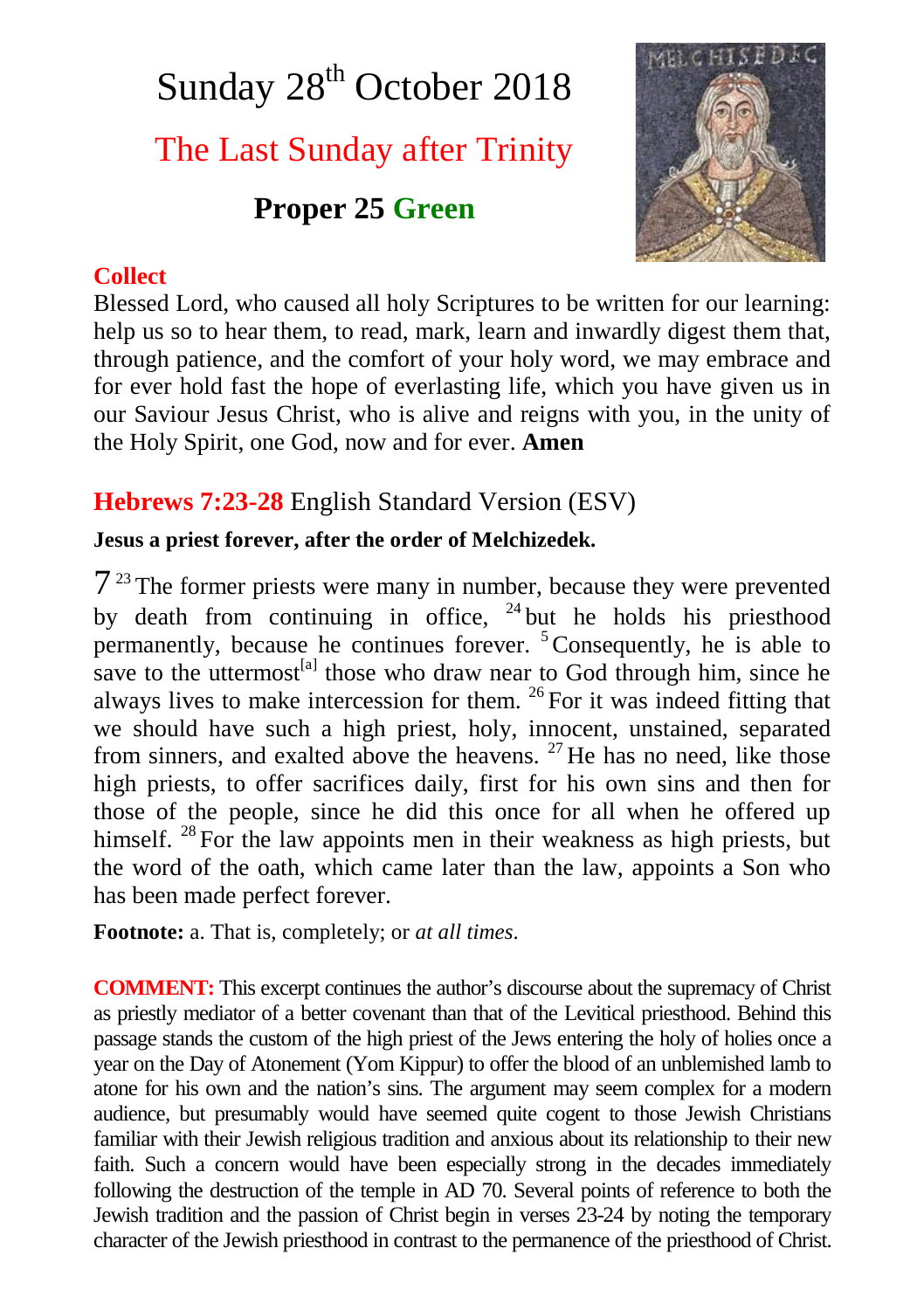The key to this discontinuity is the resurrection of Jesus Christ, although this is only indirectly stated in the final clause of verse 24, "because he continues forever." An Old Testament character is given as the model – the Priest and King *Melchizedek* to whom Abraham gave a tithe of his possessions (Genesis 14:17-18). As the king of Salem (Jerusalem) this had a resonance with the Christian image of Jesus. *Melchizedek* entered the realm of Jewish legend as being an immortal Priest. The next phase of the argument develops around Christ's suitability for the priestly office. He is unique in holiness, innocence and purity, all of which resulted in his having an exalted position in heaven due to his death, resurrection and ascension (verse 26). Whereas on the Day of Atonement the high priest of Judaism offered an annual sacrifice for his own and the people's sins, Jesus offered himself on the cross, once for all, and thereby removed the necessity of repeated sacrifices required under the older system. Jesus thus becomes both the eternal high priest and the perfect sacrifice (verse 27). Finally in verse 28, we have an even more obscure reference to "the word of oath (which) appoints a Son who has been made perfect forever." Oaths had an important place in the life of the Jewish community. They invoked God to validate the reliability and permanence of particular relationships, be it a legal, economic or personal relationship. The most common form of oaths in the Old Testament can be found in several passage in 1 Samuel, "As the Lord lives ...." In other words, The LORD was called to witness that the relationship being sealed by the oath was valid. In New Testament times, the Essenes of Qumran made prevalent use of oaths; but Jesus urged that they be completely omitted (Matt.5:34; cf. Jas.5:12). Paul, however, did use oaths in Gal. 1:20, 2 Cor. 1:23 and Phil. 1:8. It is probable that this statement in Heb. 7:28 refers to God's validation of the Sonship of Jesus Christ. It was, after all, the story narrated in four gospels and the New Testament letters which reveal and attest who Jesus is and what God did through him. This is the central message of the Letter to the Hebrews too.

# **Mark 10:46-52** English Standard Version (ESV)

#### **Jesus Heals Blind Bartimaeus**

 $10<sup>46</sup>$  And they came to Jericho. And as he was leaving Jericho with his disciples and a great crowd, Bartimaeus, a blind beggar, the son of Timaeus, was sitting by the roadside. <sup>47</sup> And when he heard that it was Jesus of Nazareth, he began to cry out and say, "Jesus, Son of David, have mercy on me!" <sup>48</sup> And many rebuked him, telling him to be silent. But he cried out all the more, "Son of David, have mercy on me!" <sup>49</sup> And Jesus stopped and said, "Call him." And they called the blind man, saying to him, "Take heart. Get up; he is calling you."  $50$  And throwing off his cloak, he sprang up and came to Jesus. <sup>51</sup>And Jesus said to him, "What do you want me to do for you?" And the blind man said to him, "Rabbi, let me recover my sight."  $52$  And Jesus said to him, "Go your way; your faith has made you well." And immediately he recovered his sight and followed him on the way.

**COMMENT:** Mark's Gospel consists not only of "the Jesus Story," but also a narrative which described the essence of faithful discipleship for Mark's readers. The healing of the blind man in Jericho reiterated this point which Mark had been making throughout his gospel and would bring to its fulfilment in the Passion narrative he was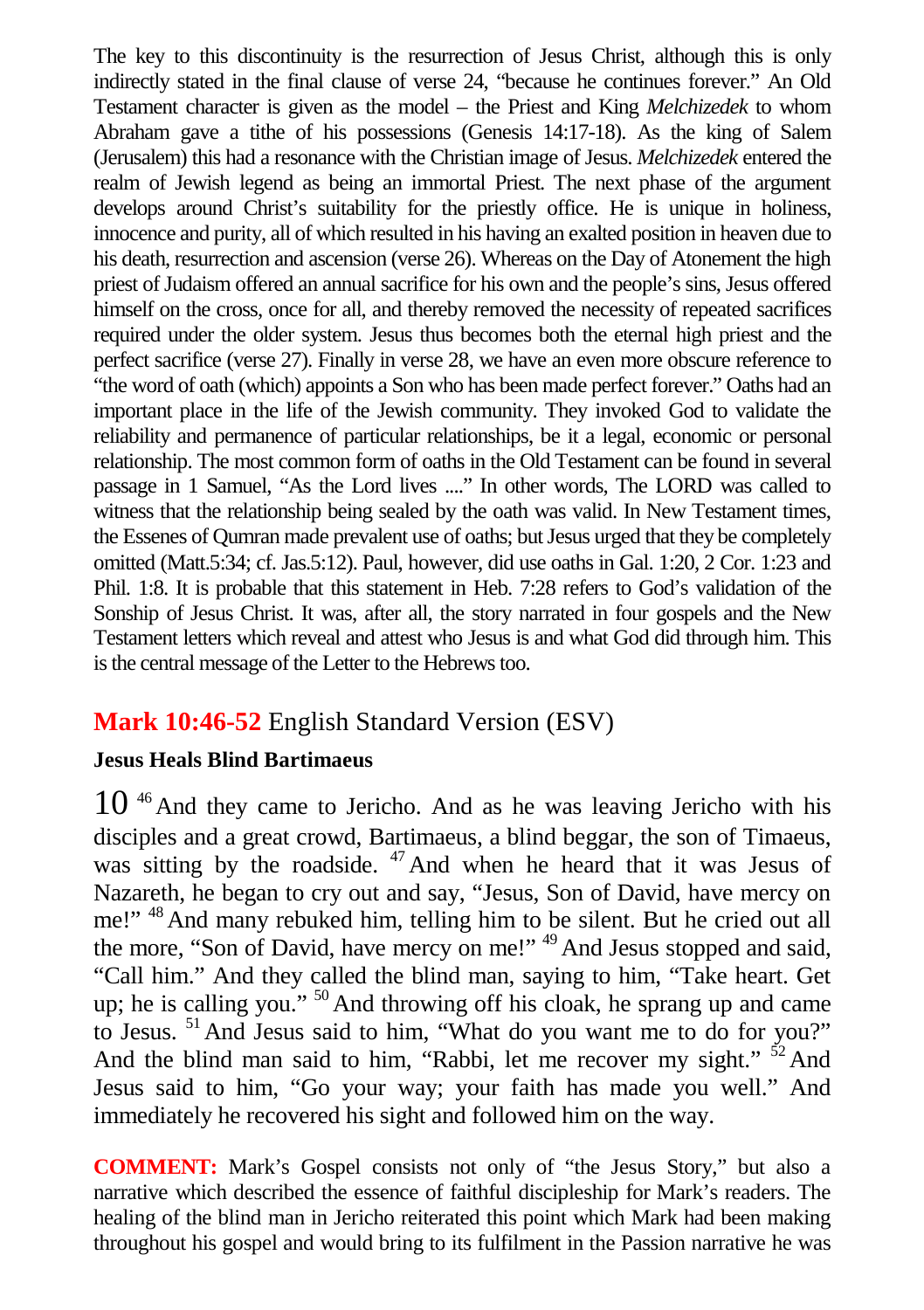about the begin. Bartimaeus of Jericho was the last person to respond to Jesus before he began his final approach to Jerusalem and the cross. Since the declaration of his Messiahship at Caesarea Philippi (8:29ff), Jesus had been making his way slowly south from Galilee toward the holy city. As he went, he consistently taught his disciples about his pending death and resurrection (8:31). They neither understood him nor recognized the cost of following him. Indeed, the final mistake they made was to fight among themselves who among them would have precedence in the messianic kingdom they believed he was about to establish (10:32-45). How could they have been so blind? That, of course, was exactly what Mark had been saying. The disciples had been both blind and deaf. Yet many of the miracles of healing Mark reported had been to give sight to the blind and hearing to the deaf (7:31-37; 8:22-26). Jesus had also reiterated several times the cost of being his disciple (8:34-38; 9:30-32; 10:17-22;42-45). They just did not get it. Mark lays the emphasis on the man's faith as the key to being healed. Faith in Jesus not only gave Bartimaeus back his sight, but a spiritual healing enabling him to follow him "on the way." This contrasts dramatically with the spiritual blindness and disbelief of the disciples even thought they had been with him all the way from Galilee. In this instance following Jesus "on the way" could mean going with him up to Jerusalem and to the cross. Or it could also be interpreted by Mark's audience in later years as "the way of discipleship." In Acts, the early church is described as "the followers of the way." Since this was the last episode in Mark's narrative before he began telling of the death of Jesus, we can presume that he fully intended both meanings. The discipleship of true faith is costly. That remains as much so today as it ever was. The cost of discipleship is still as great as ever; but fewer people are willing to undertake the self-sacrifice involved. Could it be that it isn't because they have not heard that message, but because they have heard and realize full well how much it will cost to follow Jesus in the way?

#### **Psalm 34** *Benedicam Dominum*

## **R The poor man called; the Lord has heard him.**

<sup>1</sup> *Of David, when he feigned madness before Abimelech, so that he drove him out, and he went away.*

 $2$  I will bless the Lord at all times, his praise always on my lips; <sup>3</sup> in the Lord my soul shall make its boast. The humble shall hear and be glad. **R**

<sup>4</sup> Glorify the Lord with me. Together let us praise his name. <sup>5</sup> I sought the Lord and he answered me; from all my terrors he set me free. **R**

<sup>6</sup> Look towards him and be radiant; let your faces not be abashed. <sup>7</sup> This poor man called, the Lord heard him

and rescued him from all his distress. **R**